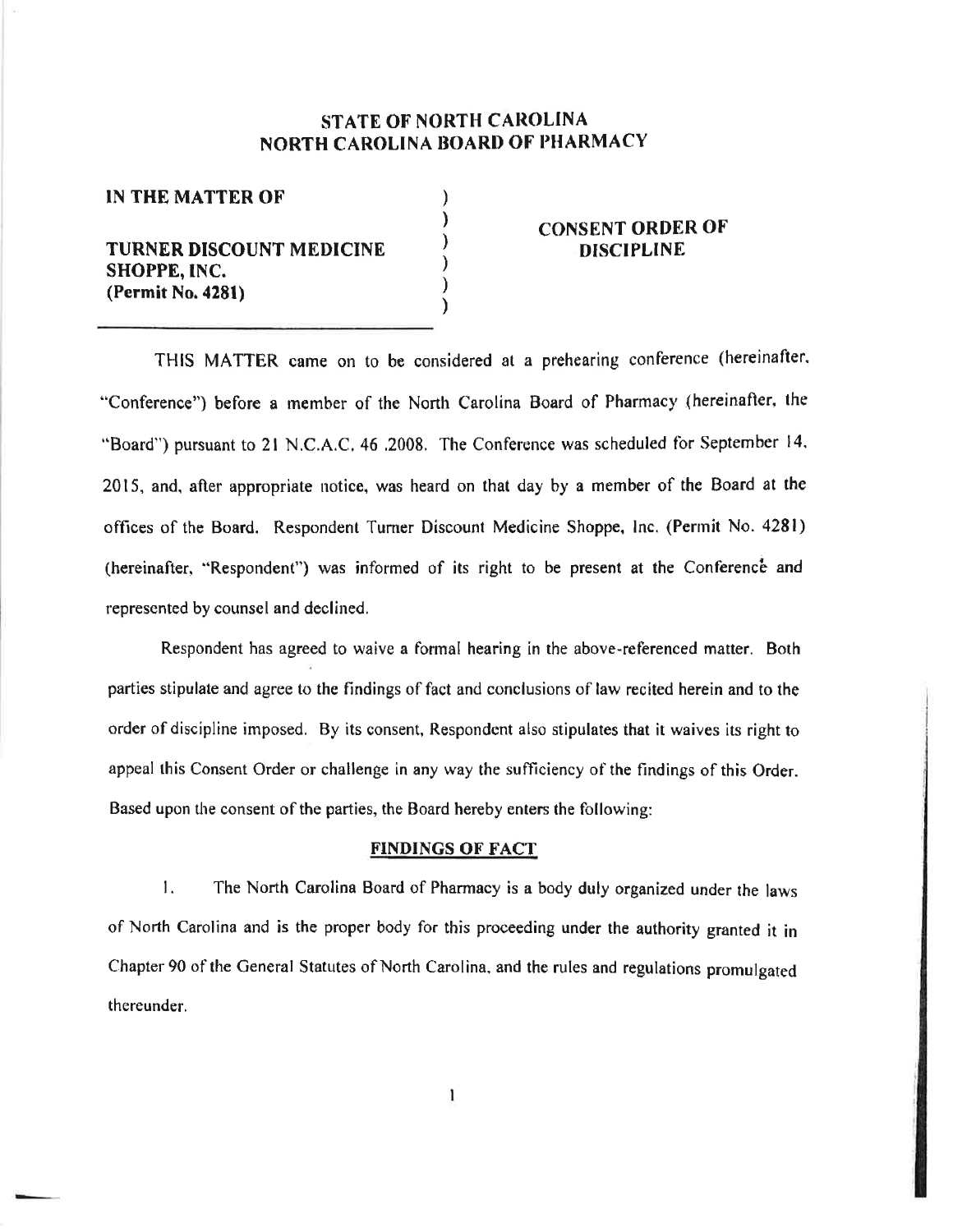2, Respondent is a pharmacy located ât 451 Main Street, Andrews, North Carolina, and, since September 19. 1983, has been the holder of permit number 4281, issued by the Board. Respondent is and was, at all relevant times referenced to herein, subject to the rules and regulations of the North Carolina Board of Pharmacy and the laws of the State of North Carolina.

3. On July ll, 2013, and June 5, 2014, Board investigators conducted inspections of Respondent that resulted in inspection reporrs in which violations with respect to compounding were noted. As a result of the Board inspections, Respondent formulated a corrective plan of action and submitted it to the Board on July 24,2014.

4. On September 2, 2015, a Board investigator.conducted a follow-up inspection of Respondent in order to determine whether Respondent was complying with its corrective action plan and with all applicable laws and regulations. The Board investigator found a number of continued violations of the laws and regulations goveming compounding, as well as failures to follow the corrective plan of action.

### CONCLUSIONS OF LAW

Based on the above findings, the Board concludes as a matter of law:

I. Respondent has violated N.C. Gen. Stat. § 90-85.38(b) and 21 N.C.A.C. 46 .2801.

2. Respondent admits that the conduct in this matter constitutes sufficient grounds for disciplinary action on its permit under N.C. Gen. Stat.  $§$  90-85.38.

Based on the foregoing, and with the consent of the parties, tT lS THEREFORE ORDERED that the permit of Respondent, Permit No. 4281, is hereby RESTRICTED and CONDITIONED as follows: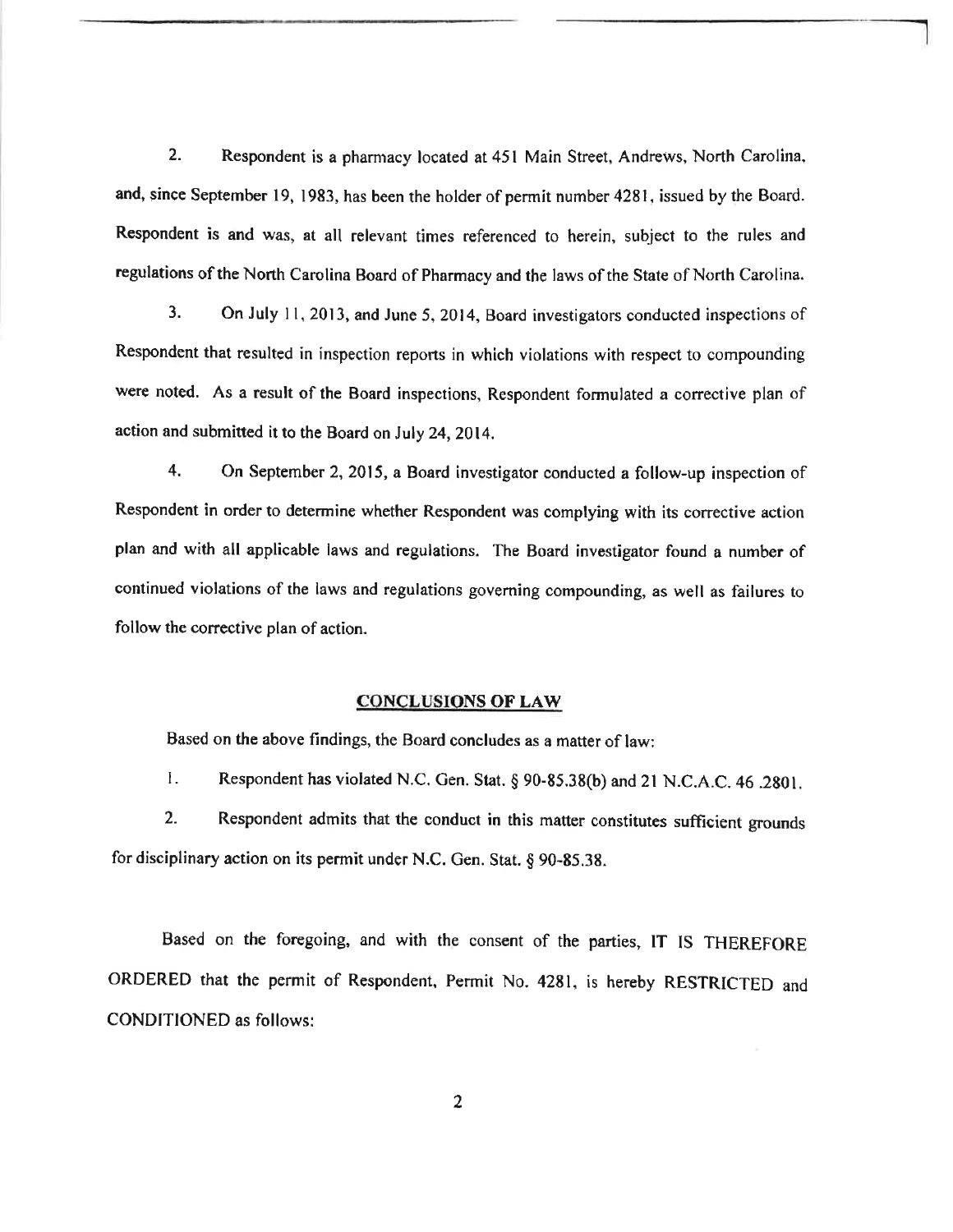1. Effective imrnediately, Respondent will not engage in any compounding nor will it dispense, ship, mail or deliver in any manner any compounded drugs (even if those drugs were compounded before the time of this Order);

Z. Respondent shall violate no laws governing the practice of pharmacy or the distribution of drugs;

3. Respondent shall violate no rules or regulations of the Board; and

4. If Respondent fails to comply with any terms or conditions of this Consent Order,

Respondent will be subject to additional disciplinary action by the Board.

The Board reserves any and all rights to take further disciplinary action based on these allegations, in accordance with its authority in these matters.

This the  $\sqrt{2}$  day of  $\overline{T}$  $\frac{1}{2}$ , 2015

NORTH CAROLINA BOARD OF PHARMACY

By:

Jack W. Campbell, IV **Executive Director**